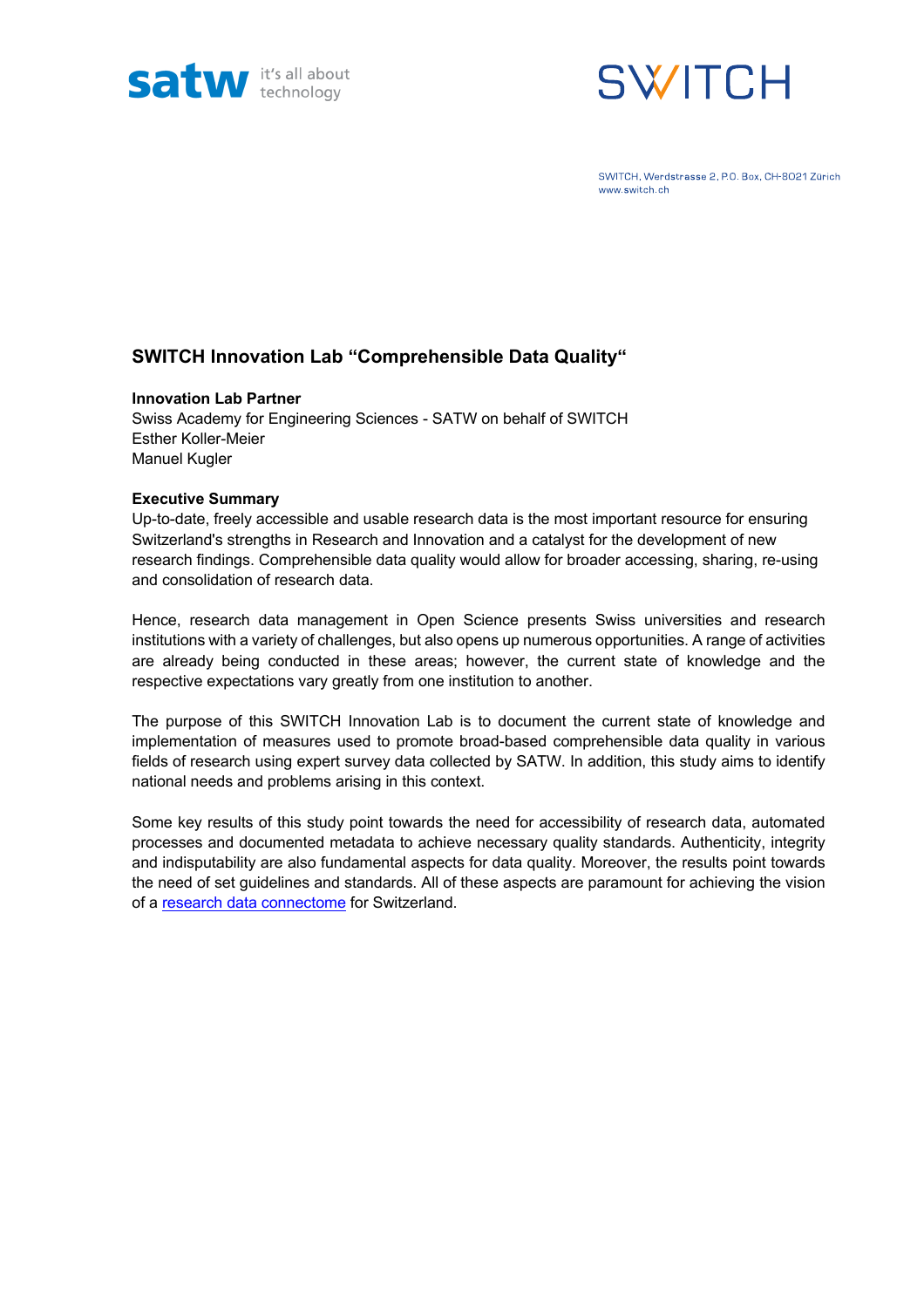



Summary report

# **Comprehensible data quality**

Esther Koller-Meier, Manuel Kugler

28.01.2020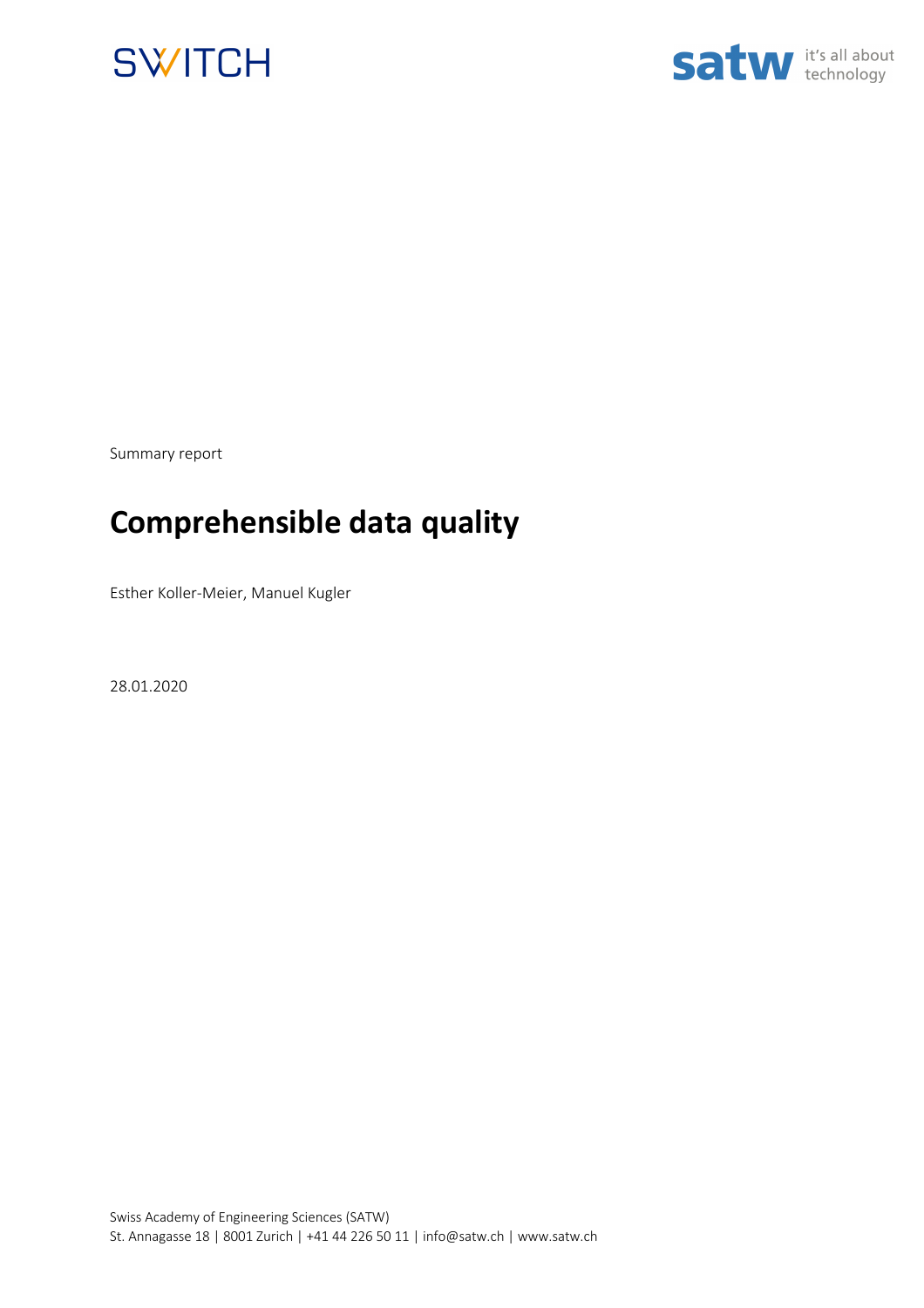| $\mathbf{1}$ |     |                                                                          |  |  |
|--------------|-----|--------------------------------------------------------------------------|--|--|
|              | 1.1 | Objectives of the SWITCH Innovation Lab «Comprehensible data quality»  3 |  |  |
|              | 1.2 |                                                                          |  |  |
| 2            |     |                                                                          |  |  |
|              | 2.1 | Characteristics and importance of research data and data quality  4      |  |  |
|              | 2.2 |                                                                          |  |  |
|              | 2.3 |                                                                          |  |  |
|              | 2.4 |                                                                          |  |  |
|              | 2.5 | Using research data from other domains for one's own research  8         |  |  |
| 3            |     |                                                                          |  |  |
|              | 3.1 |                                                                          |  |  |
|              | 3.2 |                                                                          |  |  |
| 4            |     |                                                                          |  |  |
|              | 4.1 |                                                                          |  |  |
| 5            |     |                                                                          |  |  |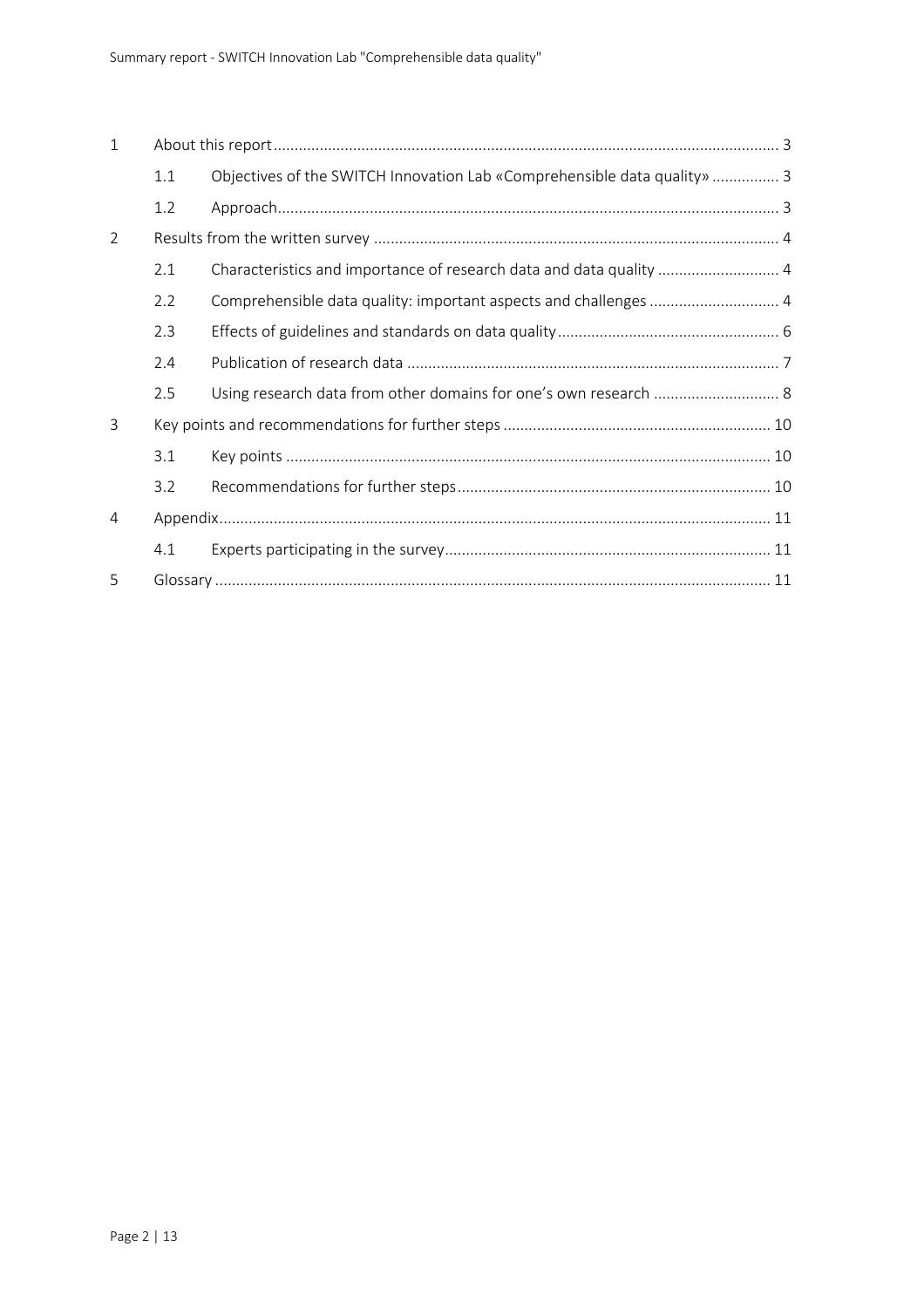## 1 About this report

#### 1.1 Objectives of the SWITCH Innovation Lab «Comprehensible data quality»

The issues surrounding research data and data management in open science present Swiss universities and research institutions with a variety of challenges, but also open up numerous opportunities. A range of parallel activities are already being conducted in these areas; however, the current state of knowledge and the respective expectations vary greatly from one institution to another.

SWITCH – which forms an integral part of the Swiss academic community – has identified 'comprehensible data quality' as a central issue when it comes to sharing, re-using and consolidating research data.

The purpose of this study is to document the current state of knowledge and implementation of measures used to promote broad-based comprehensible data quality in various fields of research. In addition, it aims to identify national needs and problems arising in this context.

#### 1.2 Approach

To achieve the stated objectives, the Swiss Academy of Engineering Sciences SATW was commissioned to conduct an expert survey to gather the necessary information. SATW mobilised its internal and external networks of experts, including contacts through its umbrella organisation, the Swiss Academies of Arts and Sciences a+.

The first step was to identify experts from nationally relevant research fields, industry and the service sector who work in the field of 'comprehensible data quality'. Then, a questionnaire was used to gather expert knowledge, and the answers received were summarised in the present summary report.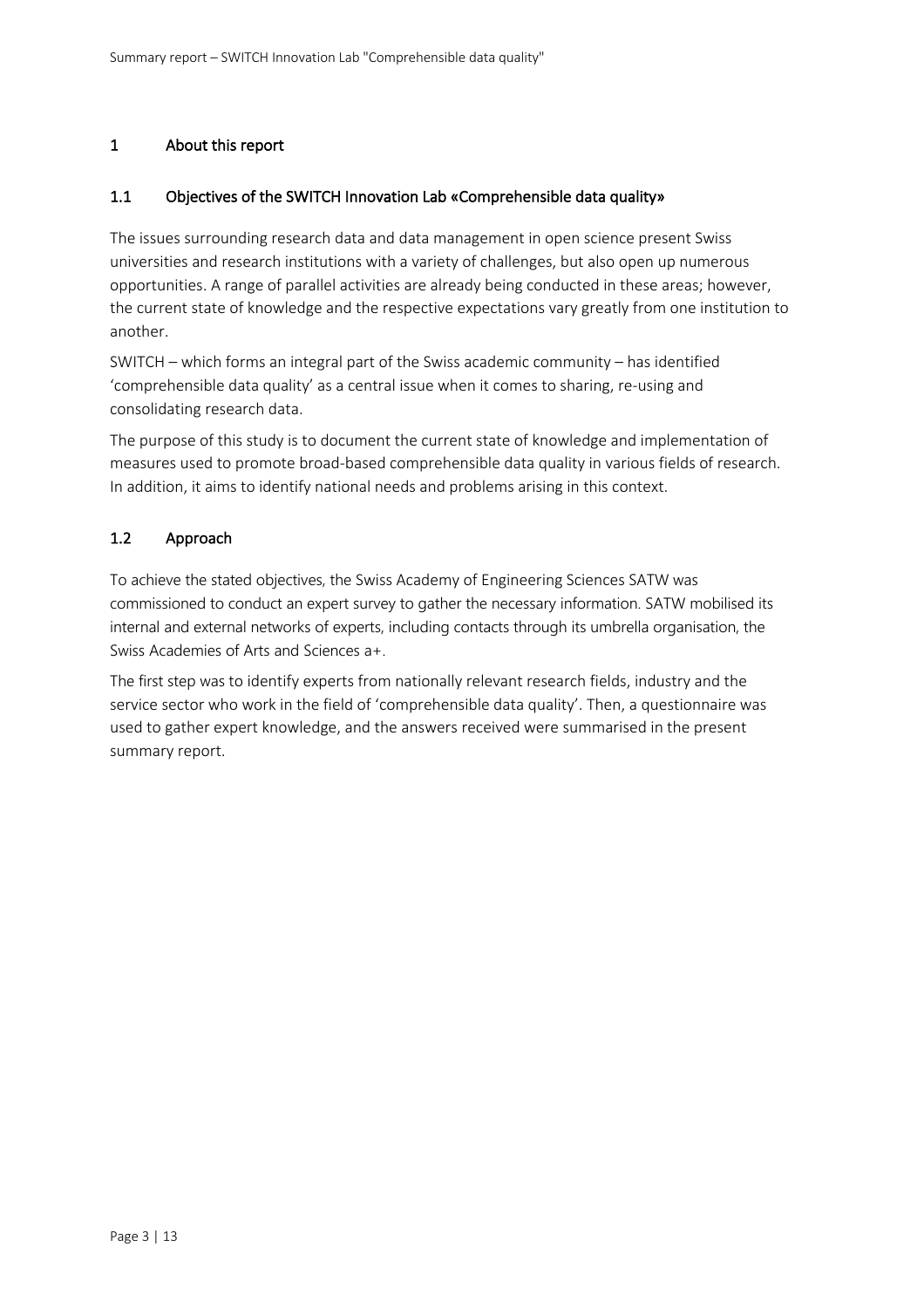#### 2 Results from the written survey

#### 2.1 Characteristics and importance of research data and data quality

According to the respondents, the **characteristics** of research data are very **heterogeneous** and project-specific. Data quality (DQ) is determined by the respective use of the data: depending on the application, there are differing demands regarding data quality. The responsibility for DQ lies with the researchers; they must comply with scientific standards and ethical guidelines.

The respondents consider DQ to be very important. Achieving the highest quality standards represents a major challenge and can usually only be accomplished with considerable effort. For this reason, it is common to define a number of different quality levels<sup>1</sup>. Nevertheless, ensuring the desired DQ still requires an investment of time, due to the possible need for curation, for instance.

It was mentioned that not all stakeholders always recognise the value of DQ, e.g. management. If the framework conditions relating to DQ are unclear, this can create additional work during data collection<sup>2</sup>. Depending on the source, the importance of DQ may also be secondary<sup>3</sup>. However, the general trend in research is towards more and earlier consideration of DQ<sup>4</sup>.

#### 2.2 Comprehensible data quality: important aspects and challenges

Various aspects have to be taken into account to ensure comprehensible data quality (DQ) (see Figure 1). How relevant these aspects are depends on the specific research question under consideration. For any given problem, only a selection of aspects will normally be defined as criteria. Typically, the criterion that is least fulfilled limits the data quality.

Access to data was mentioned most frequently as an important prerequisite for comprehensible DQ. Without access, all other characteristics can only be addressed theoretically. In research, however, only a fraction of the data produced is currently accessible. The reasons given are:

- Research questions are often so specific that researchers are unable to find or publish suitable data. Or there is a lack of transparency as to what information is available and accessible.
- In the case of publications, there are often specifications, from commissioning editors or publishers, for example.
- Access to data is often restricted by mandatory registration: For legal reasons, anyone wishing to use data must first agree to data usage agreements.
- To publish data, a lot of time needs to be spent on **documentation**.

 $1$  For example, both the EIDAS and the eCH standards (http://www.ech.ch/standards/48092 or https://www.ech.ch/standards/39992) distinguish between different quality levels for authentication and attribute verification. Typically, the user-friendliness for the authenticating person tends to become significantly worse at higher quality levels than at lower ones.

<sup>&</sup>lt;sup>2</sup> For example, through more elaborate data curation or revised data acquisition due to altered DQ requirements.

<sup>&</sup>lt;sup>3</sup> In surveys, for example, the priority is on acquiring truthful answers to questions.

<sup>4</sup> For example, as a result of demands from research funding organisations such as the Swiss National Science Foundation (SNF).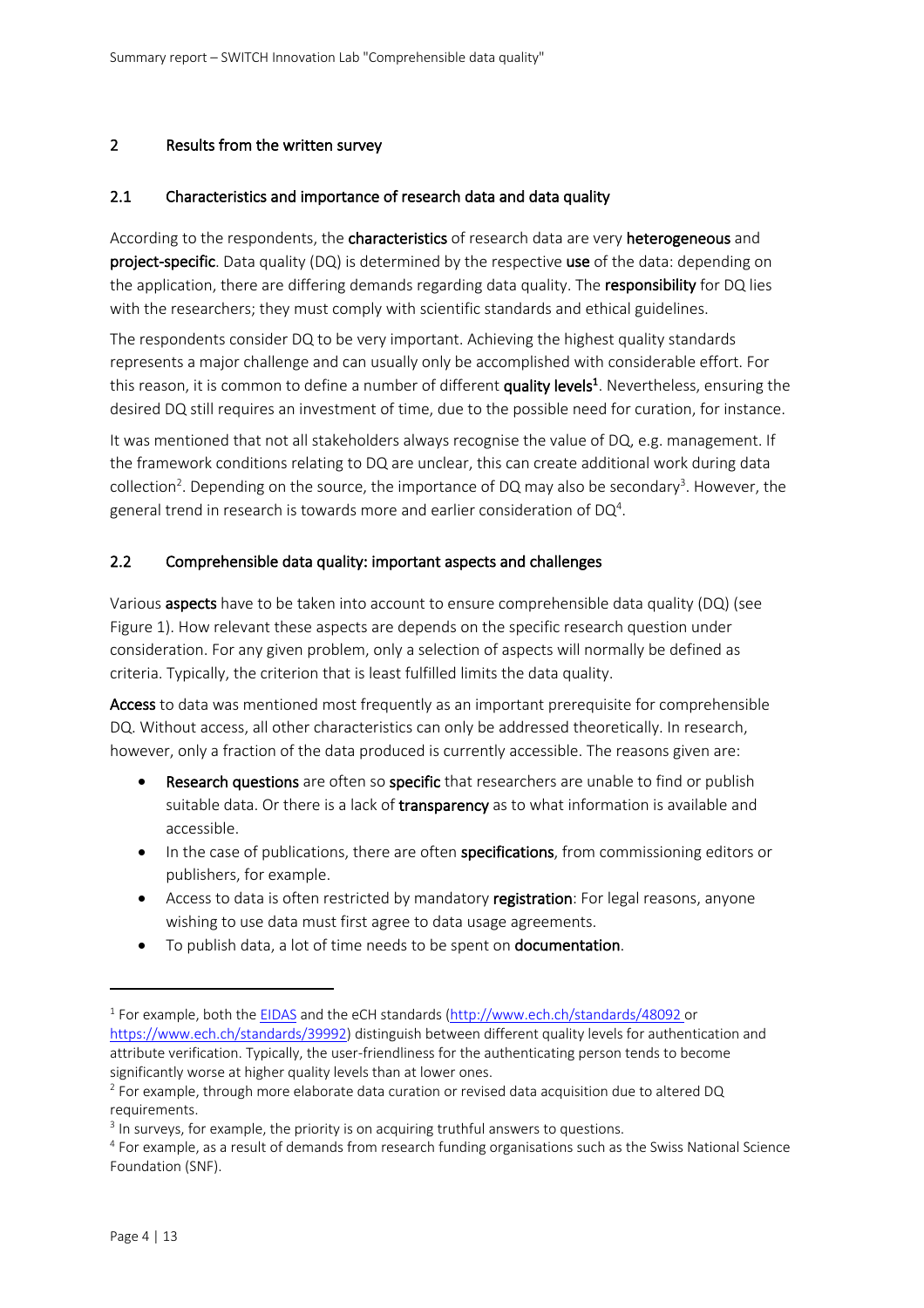Authenticity, integrity<sup>5</sup> and indisputability are also fundamental to DQ and the reusability of data. However, these factors are often barely checked. Processes for ensuring DQ, such as establishing quality rules, quality standards and data governance, continuous data monitoring and error analysis, pose major challenges in data management. Existing processes need to be optimised and automated where possible.

The specific challenges relating to DQ are illustrated in Figure 2Error! Reference source not found.. The most frequently mentioned were erroneous or duplicated data and the timeliness, consistency and relevance of data. Completeness and accuracy were also mentioned almost as frequently. Reality can only be described approximately using data, which results in a lack of precision in further evaluation. This factor needs to be taken into account as early as the data collection stage. Furthermore, ensuring the timeliness of the data (which changes over time) is difficult and costly.

With certain methods such as machine learning, the quality and use of high-quality labels or metadata are of prime importance. The issue of scalability should also not be underestimated in this context: today, extremely large data sets are required to train models; the use of high-quality labels for such data sets is a major challenge.



Figure 1: The criteria for comprehensible data quality identified in the survey.

<sup>&</sup>lt;sup>5</sup> Some experts did not clearly understand the difference between authenticity and integrity, and see authenticity as part of data integrity.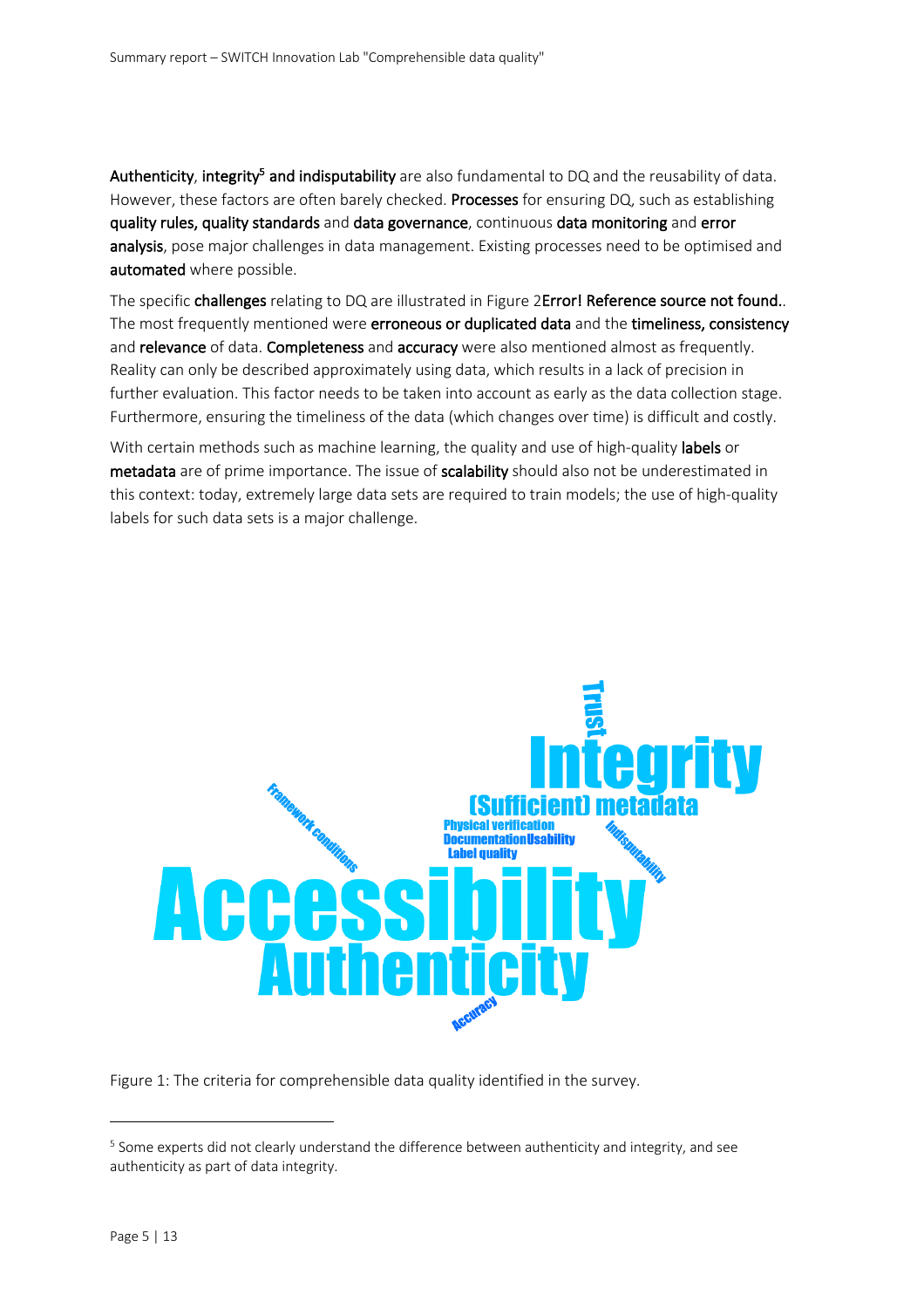

Figure 2: Challenges associated with comprehensible data quality, as identified by the experts surveyed.

## 2.3 Effects of guidelines and standards on data quality

In general, guidelines, standards and best practices have a positive impact on data quality. It is mainly researchers who are responsible for complying with scientific standards and (ethical) guidelines. In some cases, respondents indicated that data archivists monitor various standards in their organisations and implement them where appropriate. Some respondents stated that they were not aware of any metadata standards and that they do not apply them.

FAIR principles: Adhering to the FAIR principles (findable, accessible, interoperable and reusable) ensures that data can be re-used. Most respondents stated that they were familiar with the FAIR principles. Several research groups also said that they try to implement them as far as possible. Some institutions even offer courses, workshops and presentations for this purpose. However, in many cases the principles are not applied due to a lack of time. Another important issue in connection with FAIR is the long-term retention of research data.

Guidelines: In some cases, domain-specific guidelines are applied. Data administrators sometimes use instruments and methodologies from international projects as guidelines.

Standards: Depending on whether data is generated in the context of research projects, in administration or in industry, different standards apply, for example regarding the exchange of metadata. For surveys, comprehensive standards are set by industry associations<sup>6</sup>. However, universally accepted standards for data management have not yet been established. If data is collected using non-standardised procedures, it is of little use to third parties<sup>7</sup>.

<sup>&</sup>lt;sup>6</sup>These include the **ESOMAR** standards for data collection.

<sup>&</sup>lt;sup>7</sup> Nonetheless, they need to be published to advance the standardisation process.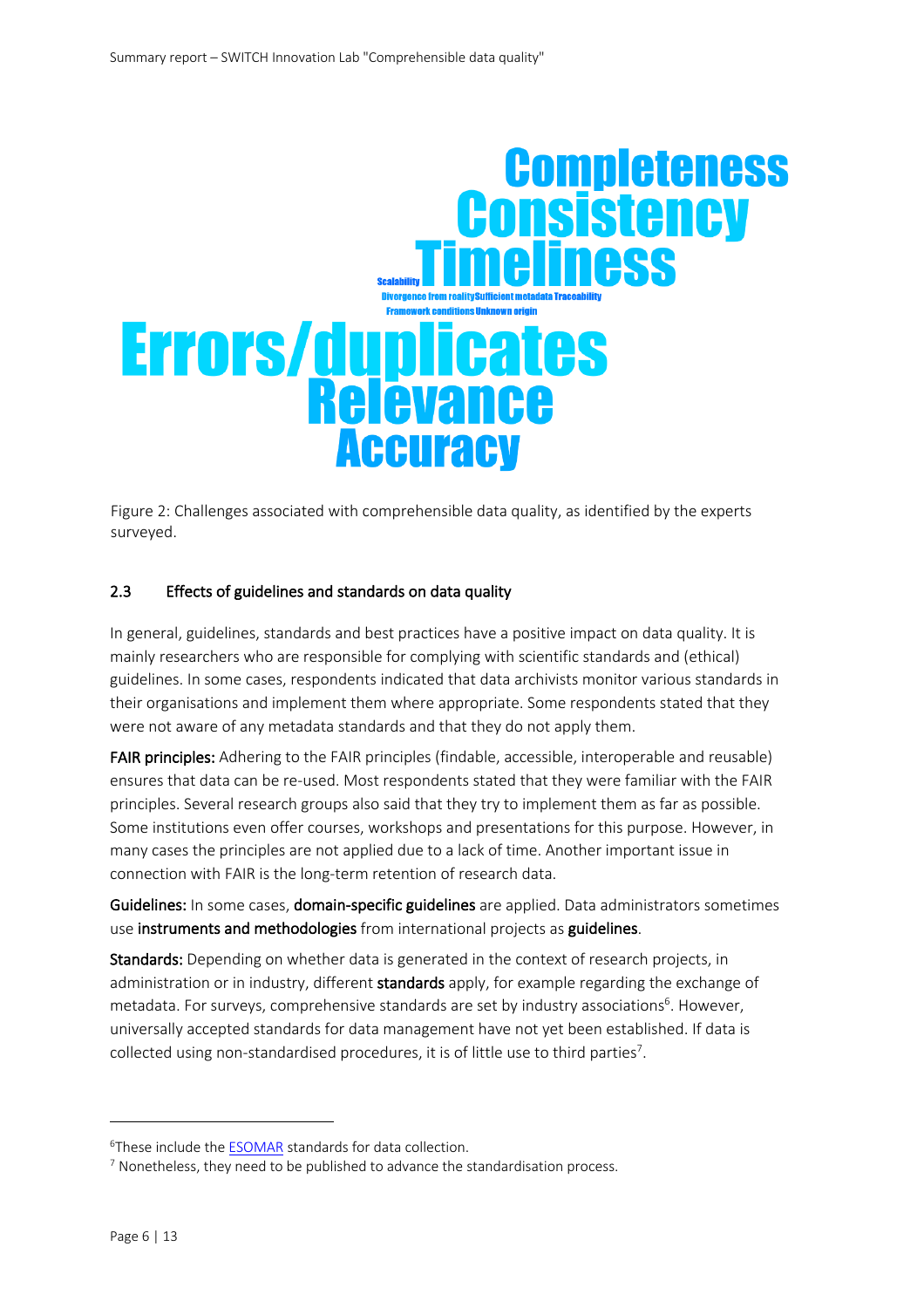Official statistics follow the European Statistics Code of Practice<sup>81</sup>. This way of organising and maintaining data and the Code of Practice itself could serve as a model for similar efforts in research.

The eCH association promotes, develops and adopts standards in the field of e-government for efficient electronic cooperation between public authorities, businesses and private individuals<sup>9</sup>. Where master data is concerned, corresponding best practices for data governance also exist<sup>10</sup>. As far as government bodies are concerned, the Federal Statistical Office's metadata and nomenclatures seem to be the most widely supported. However, international agreements do not necessarily guarantee a high level of usability.

#### 2.4 Publication of research data

Raw data is usually only published in anonymised form. Complying with data protection requirements and correctly indicating sources plays an important role. Some researchers never publish raw data. In most cases, only **aggregated data** is published, in which the original information is no longer available in its full detail. The re-use of aggregated data can be challenging, as it is not always clear how the aggregation was carried out.

Increasingly, journals also require the cleaned raw data that the aggregated results are based on. A requirement to make raw data from research projects accessible has a generally positive effect on DQ. Researchers are then aware from the outset that others can use and possibly verify their data. This usually leads to better **documentation** and care in the handling of data and metadata. After all, nobody in research wants to be criticised for having manipulated data. Experiences in administration have also been similar<sup>ii</sup>.

Aggregated and processed<sup>11</sup> data is often published, offered and made accessible via websites and public services<sup>12</sup>, on archive platforms<sup>13</sup> or in relational databases, e.g. with a **CC BY licence<sup>14</sup>**. Sensitive data can be managed via access restrictions.

<sup>&</sup>lt;sup>8</sup> The European Statistics Code of Practice sets the standard for the development, production and dissemination of European statistics. It is based on a unified **ESS** definition of quality in statistics and addresses all relevant areas in institutional settings, from statistical production processes to our output: European official statistics.

<sup>9</sup> For example, the administration uses standard eCH-0170, which is based on corresponding European and American standards.

<sup>&</sup>lt;sup>10</sup> Data management processes according to Otto, Boris (HSG) 'Master data management'. An internal evaluation of two reference systems has shown that, while they are applied differently, they are applied fairly well overall. Improvements are now being undertaken.

 $11$  For example, curated data.

<sup>12</sup> e.g. UniProtKB, https://www.uniprot.org/help/uniprotkb

 $13$  For example, FORS publishes the anonymised raw data for all surveys on its archive platform https://forsbase.unil.ch/ together with all associated documentation.

 $14$  This form of licence is the freest possible and also allows the data to be used and processed commercially,

distributed and expanded upon as long as the author of the original is named.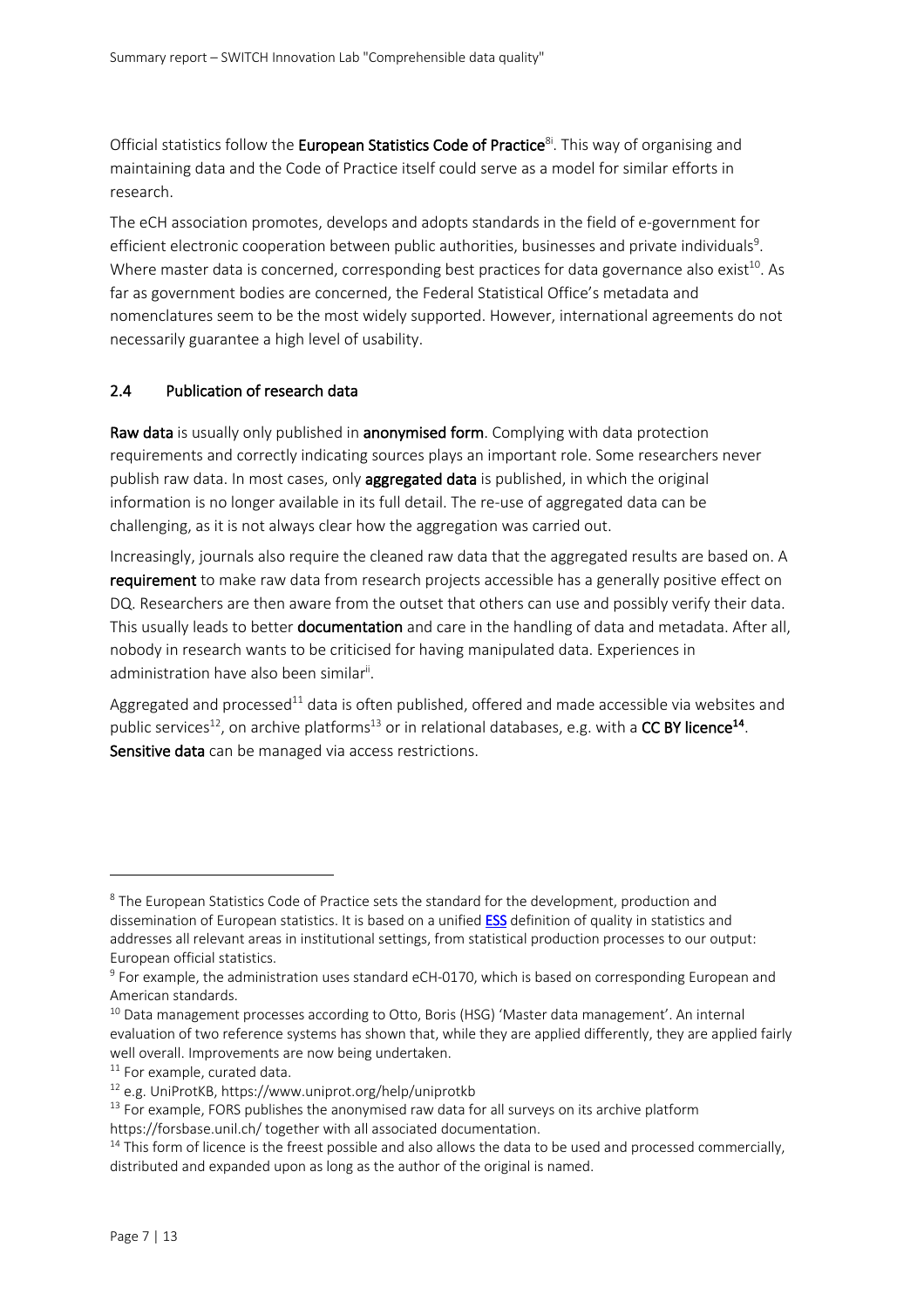#### 2.5 Using research data from other domains for one's own research

Data collected by researchers themselves is generally well documented. In the case of external data, however, the quality of the documentation varies considerably. The **context of the primary** data collection is important: What was the data collected for? This gives secondary data users an indication of the extent to which the data can be used and for what purpose. The context and rationale behind the data collection should be documented in metadata.

Important assessment criteria for the correctness of external data include its origin: the use of data always entails a degree of **trust** in its quality and therefore also in the data supplier concerned<sup>15</sup>. Certain data producers are trusted more – especially if they have a long track record of collecting data in a corresponding context (authenticity). The researchers' or producers' sensitivity to DQ is of central importance. In addition, specific skills are needed to critically examine sources, use and analyse data and interpret results.

Currently, in research still relatively little scientific data is being exchanged<sup>16</sup>: many researchers still only work with their own data or with data from companies. However, researchers often make their data available upon publication and in certain cases prepare it for interested parties. Humanities seem to be more advanced than other disciplines in networking and re-using research data<sup>17</sup>. This type of re-use can increase the visibility of their own research. In addition, it allows researchers to benefit from the priorities, expertise and assignments of their research colleagues, making more productive use of the data collected.

Some researchers also use public statistical data (Federal Statistical Office (FSO), cantons, etc.)<sup>18</sup>. Access to administrative data is now frequently possible, but sometimes complicated and timeconsuming. The associated metadata can be very heterogeneous: some data sets are easy to find, well described, validated and versioned by the providers; others less so.

For certain research disciplines, the linkage<sup>19</sup> of their own data with administrative data or data from private and state providers is of particular interest<sup>20</sup>. The FSO can link a wide range of statistical information by means of identification numbers. This kind of **data linkage** makes it possible to expand information, apply new statistical analyses and thereby gain new insights from existing data. Duplicates are avoided, costs are reduced to a minimum and synergies can be harnessed. Links of this kind reduce the effort required for data collection, since fewer people need to be consulted directly. Data linkage is subject to strict rules regarding data protection and security: adhering to them is a top priority in this context. Provided that certain conditions are met, the FSO may link data without reference to individuals for research, planning and statistical

<sup>&</sup>lt;sup>15</sup> In research, trust refers to the scientific honesty and diligence of colleagues and the origin of data sources.

 $16$  For example, the Swiss Personalized Health Network SPHN, which exchanges biomedical data, is

considered a pioneer in data exchange.

 $17$  Dodis actively participates in Metagrid and histHub, for example.

 $18$  For example, federal geodata (e.g. from swisstopo, SFOE, FSO) and from cantons, natural risk or population figures for Switzerland

 $19$  One of the FSO's major problems is the lack of an interoperability platform to which all federal, cantonal and municipal authorities can upload their metadata describing the existing data. At the end of September 2019, the Federal Council commissioned the FSO to set up and manage an interoperability platform that will serve as a public metadata system for all federal offices and later for all public administrations in Switzerland. <sup>20</sup> See project linhub.ch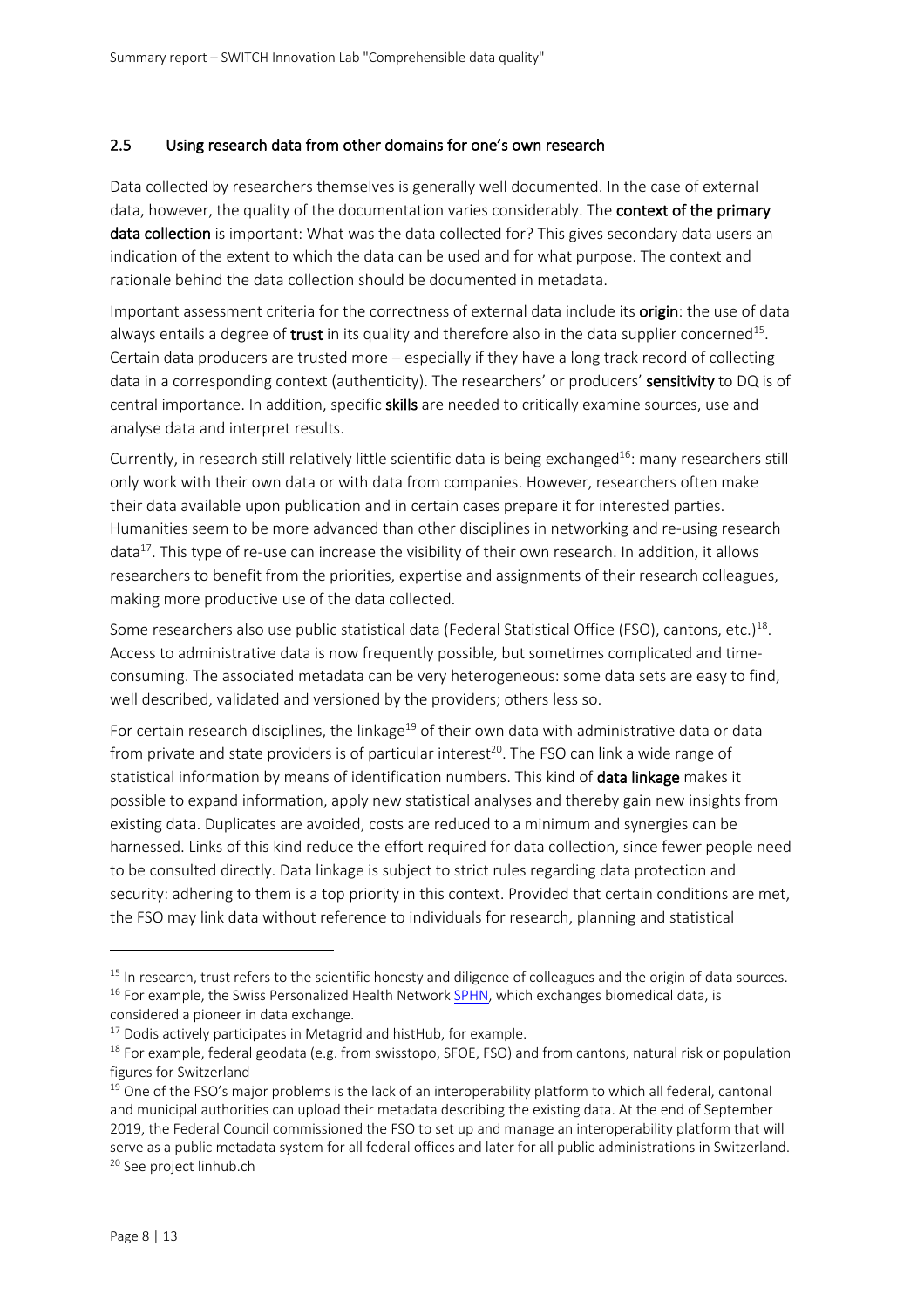purposes as part of a linking and data protection agreement. Federal, cantonal and municipal organisations as well as recognised research institutions such as universities and universities of applied sciences are authorised to do so.

Other commonly used data providers include other trustworthy institutions<sup>21</sup> and online sources<sup>22</sup>. Of particular interest to researchers is data published online<sup>23</sup> that is otherwise difficult or impossible to access<sup>24</sup>. In certain fields, access itself is not a problem, apart from occasional feebased services. However, researchers often only find relevant publications after a long delay.

If no primary sources are used, correctly interpreting the documentation, e.g. metadata, can represent a challenge: a clear definition of the statistical population<sup>25</sup> is crucial. Framework conditions are always project-dependent and all factors that influence the interpretation of data must be recorded<sup>26</sup>. In addition, comprehensive documentation<sup>27</sup> is important.

It is preferable to use **validated data<sup>28</sup>**. Occasionally, **systematic reports<sup>29</sup>** are available for published data. Standards-based specifications for information suppliers are another way of ensuring quality. Transparency regarding the accessibility of data increases trust, since frequent use by as many different users as possible provides good protection: the more data and the more frequently that data is used, the higher the implicitly assumed DQ. Ideally, it should be possible to provide **feedback**. Feedback<sup>30</sup> on data instances and the semantics of published data help enormously to improve quality.

Due to the increasing use of open access and open data, the availability of research data has been steadily increasing for several years. Personalised private data $31$ , on the other hand, is still rarely available.

<sup>31</sup> e.g. Facebook, Google

<sup>21</sup> e.g. MeteoSuisse

 $22$  e.g. websites, tweets, newspaper articles etc.

<sup>&</sup>lt;sup>23</sup> This includes environmental data, geodata, medical data and 'open government' data.

 $24$  e.g. through archive visits.

<sup>&</sup>lt;sup>25</sup> For example, sampling frames, sampling processes, exhaustion and other data generation parameters. For surveys, this could include the type of interviews, time of the survey, field duration, base population, recruitment, etc.

 $26$  Another example would be the usability of anonymised and pseudonymised data depending on its type and use. Interventions or omissions need to be described and documented in the metadata.

 $27$  In the case of technical measurements, examples would include the type of measuring device, the institution that performs the measurement, the person who supervises the measurements or the description of the calibration applied. For surveys this could be codebooks, questionnaires, or how the weightings are calculated.

<sup>&</sup>lt;sup>28</sup> For example, one possible validation might be to use statistical methods to look at the distribution of data, timestamps or number of observations according to other criteria such as location.

 $29$  These describe the methods and procedures on which the surveys, results and analyses of the public data are based. See e.g. https://www.bfs.admin.ch/bfs/en/home/services/recherche/methodological-reports.html

<sup>&</sup>lt;sup>30</sup> The most helpful feedback combines positive and negative points, and makes corrections where necessary.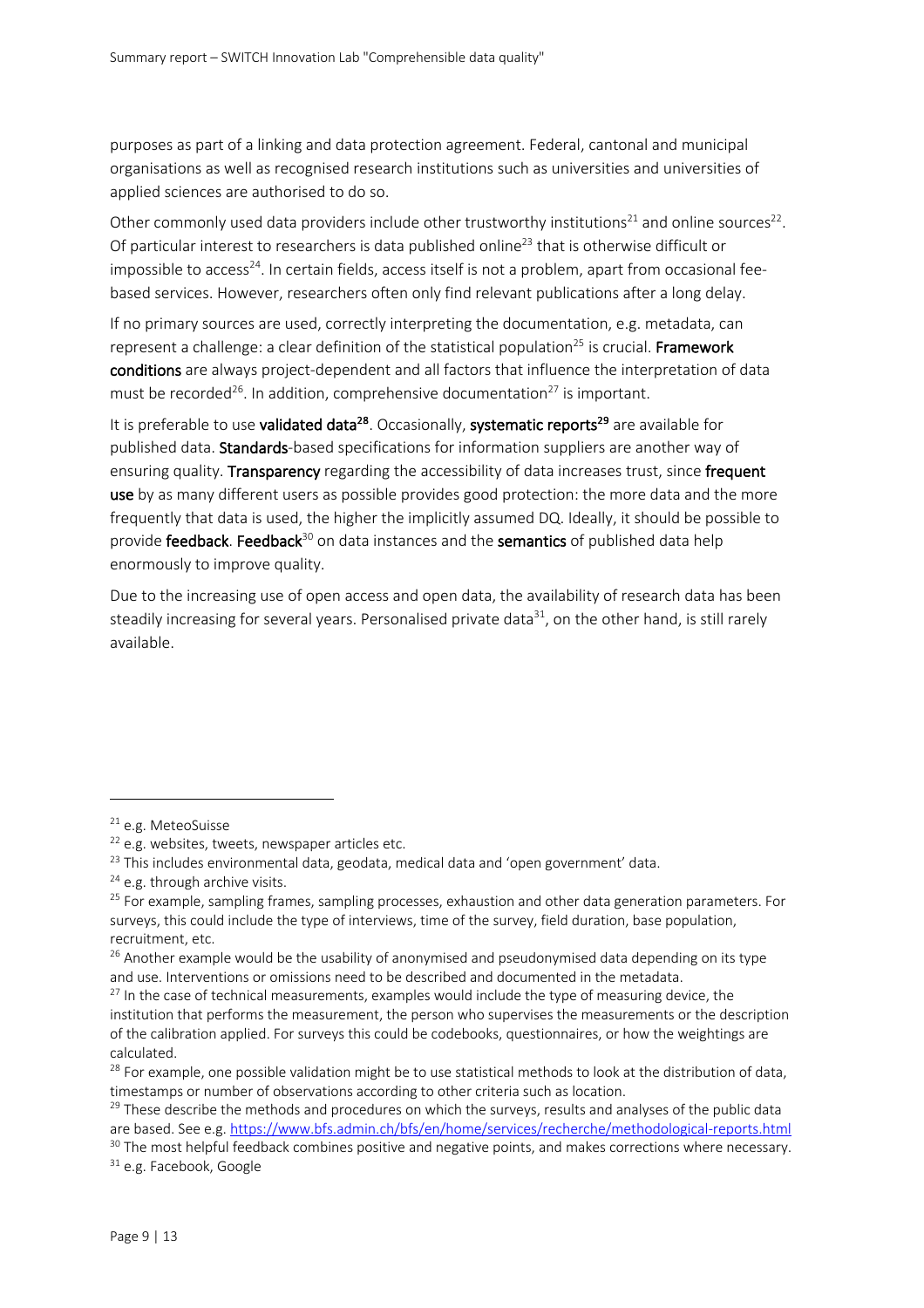## 3 Key points and recommendations for further steps

#### 3.1 Key points

- DQ is a high priority: the general trend in research is towards more and earlier consideration of DQ. DQ varies depending on the respective data use. The responsibility lies with the researchers who collect the data.
- Achieving the highest quality standards can usually only be accomplished with considerable effort. It is usually more appropriate to define different quality levels. Nevertheless, ensuring the desired DQ takes a lot of time. Processes to ensure DQ should be automated as far as possible.
- Accessibility is the most important prerequisite for transparent DQ. Authenticity, integrity and indisputability are also fundamental to DQ and the reusability of data. However, these factors are often barely checked. It is costly and difficult to ensure that data is up to date.
- Guidelines and standards have a positive effect on DQ. If the framework conditions are unclear, this can create additional work. No universally accepted standards for data management have yet been established. If data is collected using non-standardised procedures, it is of little use to third parties.
- The FAIR principles are well known, but they are still rarely applied due to time constraints.
- Raw data is usually published anonymously, but more often only aggregated data is made available. All factors that influence the interpretation of data must be documented in metadata. If, for example, the context of the primary survey or the aggregation is insufficiently documented, re-use is rendered difficult.
- In research, still relatively little scientific data is exchanged. Often, researchers might not find out about an online publication at all or only after a long delay. An **obligation** to make raw data accessible has a positive effect on **documentation** and therefore on DQ. Specific **skills** are needed to critically examine sources, use and analyse data and interpret results.
- Data linkage is of particular interest for some fields of research and makes it possible to gain new insights from existing data. Metadata relating to public statistics is heterogeneous: some data sets are easy to find, well described, validated and versioned, others less so.
- Origin is an important criterion for the correctness of data: data use involves trust in suppliers, whose sensitivity to DQ is essential. The more data and the more frequently that data is used, the higher the implicitly assumed DQ. The opportunity to provide feedback helps to increase quality.

## 3.2 Recommendations for further steps

- Gain an overview of existing initiatives in the field of open science and open data and make use of synergies. In particular, actively follow and help shape developments around FAIR.
- Identify and clarify the most important data repositories (research, administration and industry), determine which data is available and which metadata standards are applied.
- Improve the searchability of research data with automated tools and facilitate access (e.g. in the form of a research data connectome).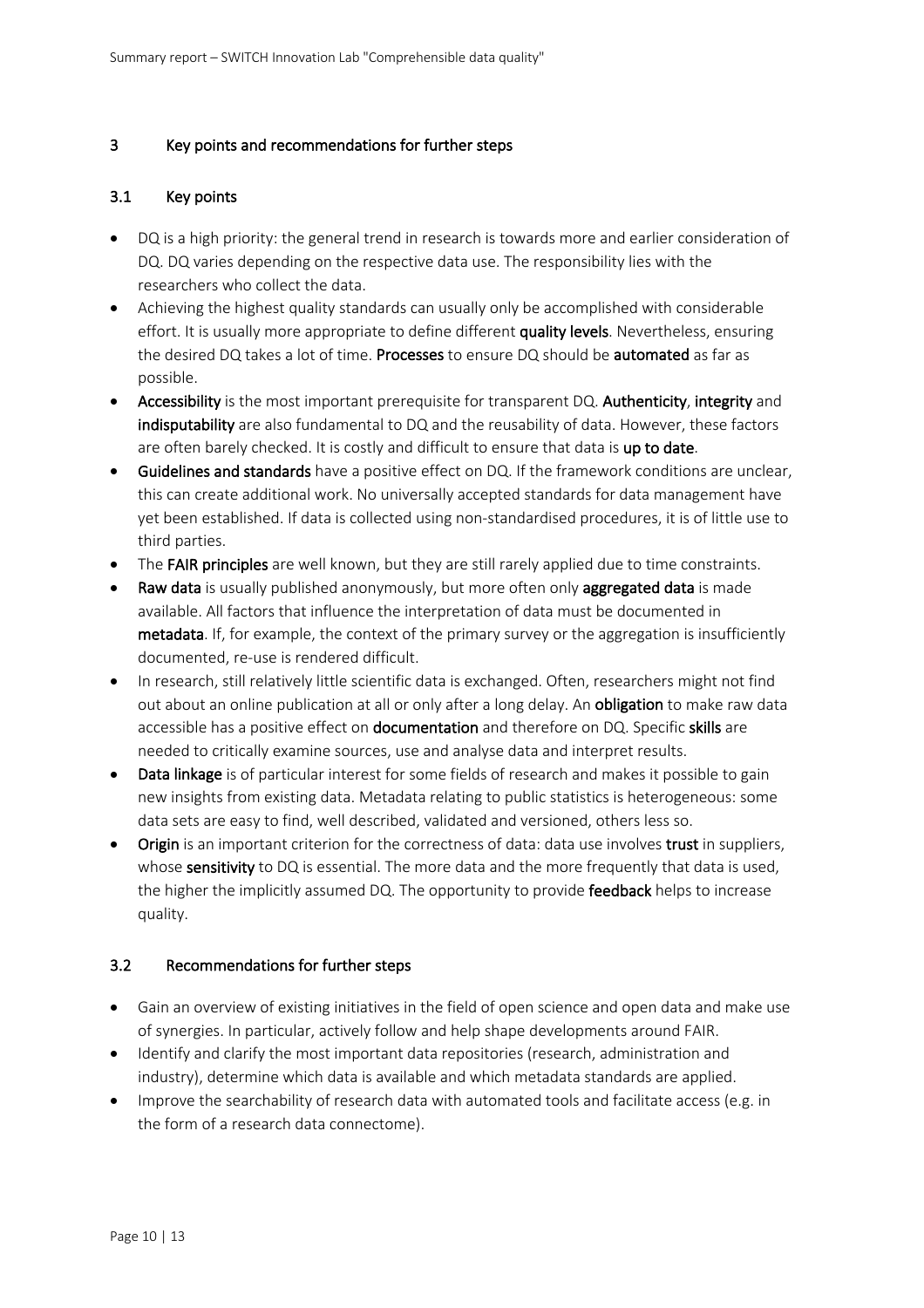- Clarify the extent to which uniform (minimal) standards and frameworks for research data can be developed (documentation, metadata, aggregation etc.).
- Define and automate processes to ensure DQ and take the burden off researchers.
- Create awareness among researchers regarding DQ and promote open data.

#### 4 Appendix

## 4.1 Experts participating in the survey

| Prof. | Andreas    | Spichiger     | Bern University of Applied Sciences (BFH)    |
|-------|------------|---------------|----------------------------------------------|
| Mr    | Bertrand   | Loison        | Federal Statistical Office (FSO)             |
| Dr    | Christiane | Sibille       | Diplomatic Documents of Switzerland (Dodis)  |
| Dr    | Ursin      | Lutz          | Dicziunari Rumantsch Grischun (DRG)          |
| Prof. | Georg      | Lutz          | <b>FORS</b>                                  |
| Mr    | Adrian     | Meyer         | Mobiliar                                     |
| Mr    | Heinz      | Stockinger    | Swiss Institute of Bioinformatics (SIB)      |
| Mr    | Mario      | Valle         | Swiss National Supercomputing Centre (CSCS)  |
| Prof. | Philippe   | Cudre-Mauroux | University of Fribourg (UNI FR)              |
| Dr    | Markus     | Christen      | University of Zurich (UZH)                   |
| Mr    | Andreas    | Fürholz       | Zurich University of Applied Sciences (ZHAW) |
| Dr    | René       | Locher        | Zurich University of Applied Sciences (ZHAW) |

#### 5 Glossary

| Aggregated data | Aggregated data is essentially individual values combined into larger units.                                                                                                                                                           |
|-----------------|----------------------------------------------------------------------------------------------------------------------------------------------------------------------------------------------------------------------------------------|
| Authenticity    | Authenticity refers to the trueness of the data in the sense of 'found to be<br>original'.                                                                                                                                             |
| Best practice   | The term 'best practice' refers to a tried-and-tested method of carrying out a<br>work process. It is a technique or methodology that has been proven through<br>experience and research to be reliable in achieving a desired result. |
| Data format     | The data format determines how data is structured and presented and how it<br>is to be interpreted during processing. It therefore specifies the syntax and<br>semantics of data within a file.                                        |
| Data type       | The data type describes the type of data and which logical operations can be<br>performed with it.                                                                                                                                     |
| Data curation   | The term 'curation' is used in the sense of preserving and handling. Data<br>curation therefore describes the management activities required to maintain<br>data in the long term so that it is available for re-use.                  |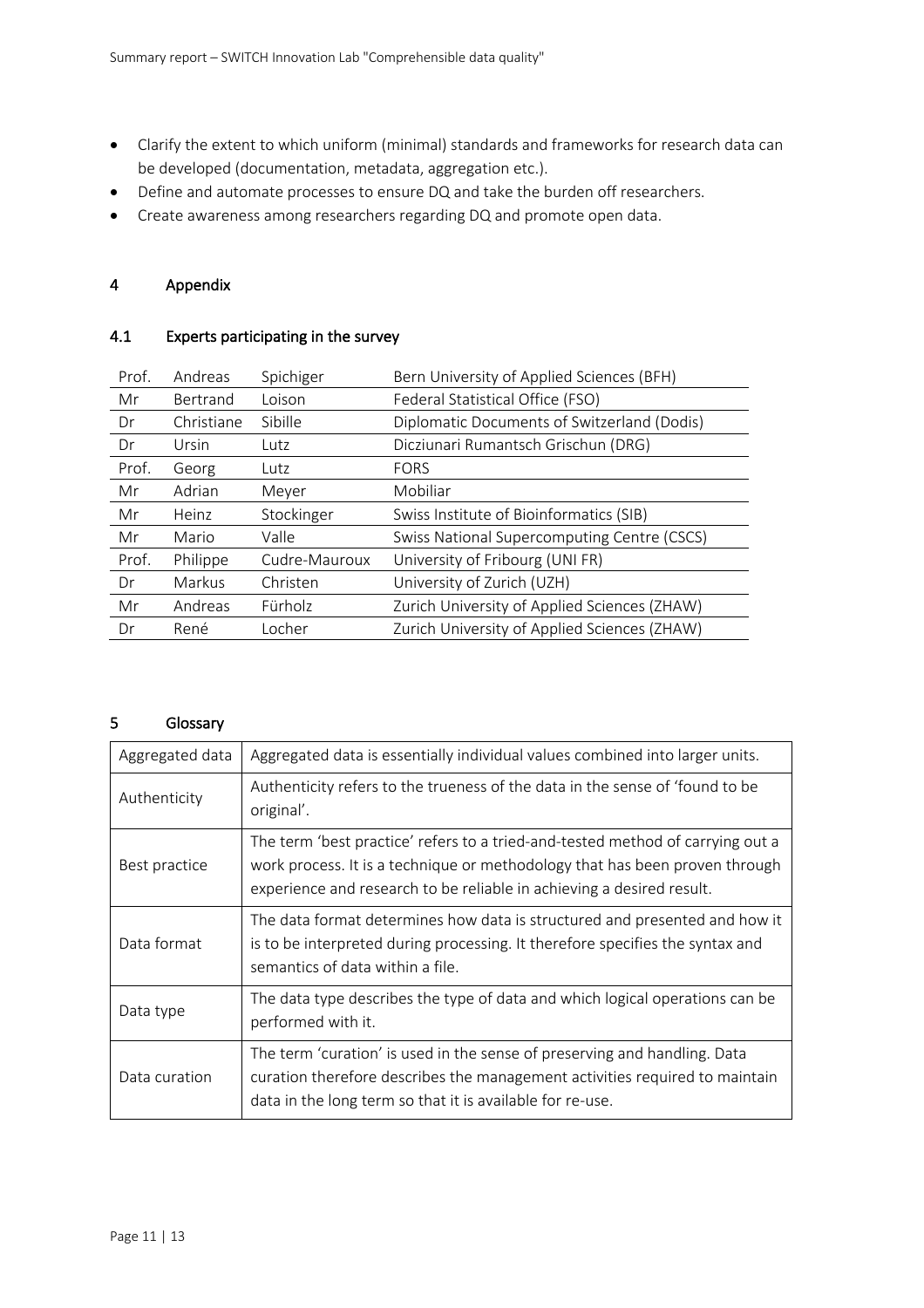|                 | Data can be linked by the use of identification numbers in different data sets.<br>The purpose of data links is to obtain information from existing data, avoid<br>duplication, minimise costs and achieve synergies                                                                                                                    |
|-----------------|-----------------------------------------------------------------------------------------------------------------------------------------------------------------------------------------------------------------------------------------------------------------------------------------------------------------------------------------|
| Data linkage    | Safeguarding data protection is given the highest priority. For this reason,<br>data linkage is subject to strict conditions with regard to data protection and<br>data security                                                                                                                                                        |
| FAIR principles | The term FAIR (findable, accessible, interoperable and reusable) data was<br>coined in 2016 by the FORCE 11 community for sustainable research data<br>management. The main objective of the FAIR principles is to ensure the<br>optimal processing of research data so that it is findable, accessible,<br>interoperable and reusable. |
| Integrity       | Integrity refers to the correctness or intactness of data, i.e. it must not be<br>possible to make any undetected or unnoticed changes to data.                                                                                                                                                                                         |
| Metadata        | Metadata is structured data that contains information about characteristics<br>of other data. The data described by metadata often consists of larger data<br>collections such as documents or files.                                                                                                                                   |
| Open access     | Open access is concerned with making access to scientific literature and<br>other materials (including primary and metadata) freely available online.                                                                                                                                                                                   |
| Open data       | Open data is data that can be used and distributed by anyone without<br>restriction.                                                                                                                                                                                                                                                    |
| Guidelines      | Guidelines are intended to provide all employees of an institution with<br>information on which data management procedures should be used and how<br>data should be handled.                                                                                                                                                            |
| Primary data    | Primary data (also called raw data or original data) is data obtained directly<br>from data collection.                                                                                                                                                                                                                                 |
| Raw data        | Raw data (also called primary data or original data) is data obtained directly<br>from data collection.                                                                                                                                                                                                                                 |
| Semantics       | Semantics is concerned with the meaning of signs and sign sequences.                                                                                                                                                                                                                                                                    |
| Standard        | A standard is a comparatively uniform or unified, widely accepted and<br>generally commonly used way of describing something.                                                                                                                                                                                                           |
| Syntax          | Syntax refers to a system of rules for combining elementary characters into<br>compound characters in natural or artificial sign systems. When referring to<br>languages, it describes the usual connection of words to word groups and<br>sentences or the correct linking of linguistic units in a sentence.                          |
| Original data   | Original data (also called primary data or raw data) is data obtained directly<br>from data collection.                                                                                                                                                                                                                                 |
| Accessibility   | Data and metadata should be archived and made available on a long-term<br>basis so that it can be easily downloaded and used by humans and machines.                                                                                                                                                                                    |